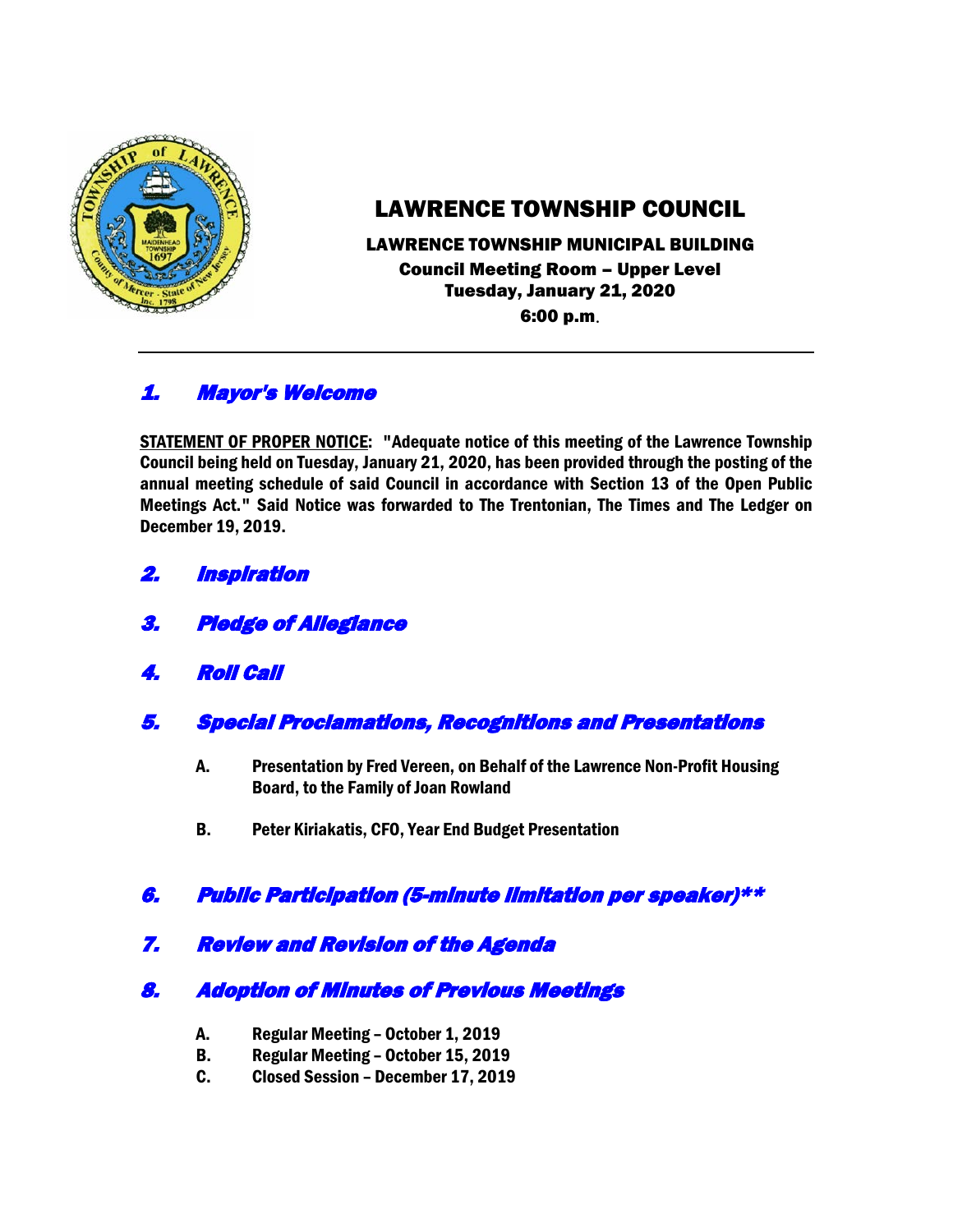## 9. Awarding and/or Rejecting of Bids\*

### 10. Introduction of Ordinances**\*\***

- A. Ordinance No. 2355-20 AN ORDINANCE AMENDING CHAPTER 435 OF THE LAWRENCE TOWNSHIP ADMINISTRATIVE CODE ENTITLED 'MOTOR VEHICLES AND TRAFFIC' – Handicapped Parking
- 11. Adoption of Ordinances\*
- 12. Manager's Report
- 13. Attorney's Report
- 14. Clerk's Report
- 15. Unfinished Business
- 16. New Business
- 16. New Business
	- A. Appointment by Mayor Kownacki of Jack Oakley as the Township's Emergency Management Coordinator for a Three-Year term ending February 1, 2023

## 17. Public Participation (3-minute limitation per speaker) \*\*

### 18. Resolutions

#### A. Bond Acceptance

- 1) Authorizing the Acceptance of Bonding for 99 Lawrenceville-Pennington Road
- 2) Authorizing the Acceptance of Bonding for The Lawrenceville School
- B. Bond Release
- C. Escrow Release
- D. Refunds
- E. Special Items of Revenue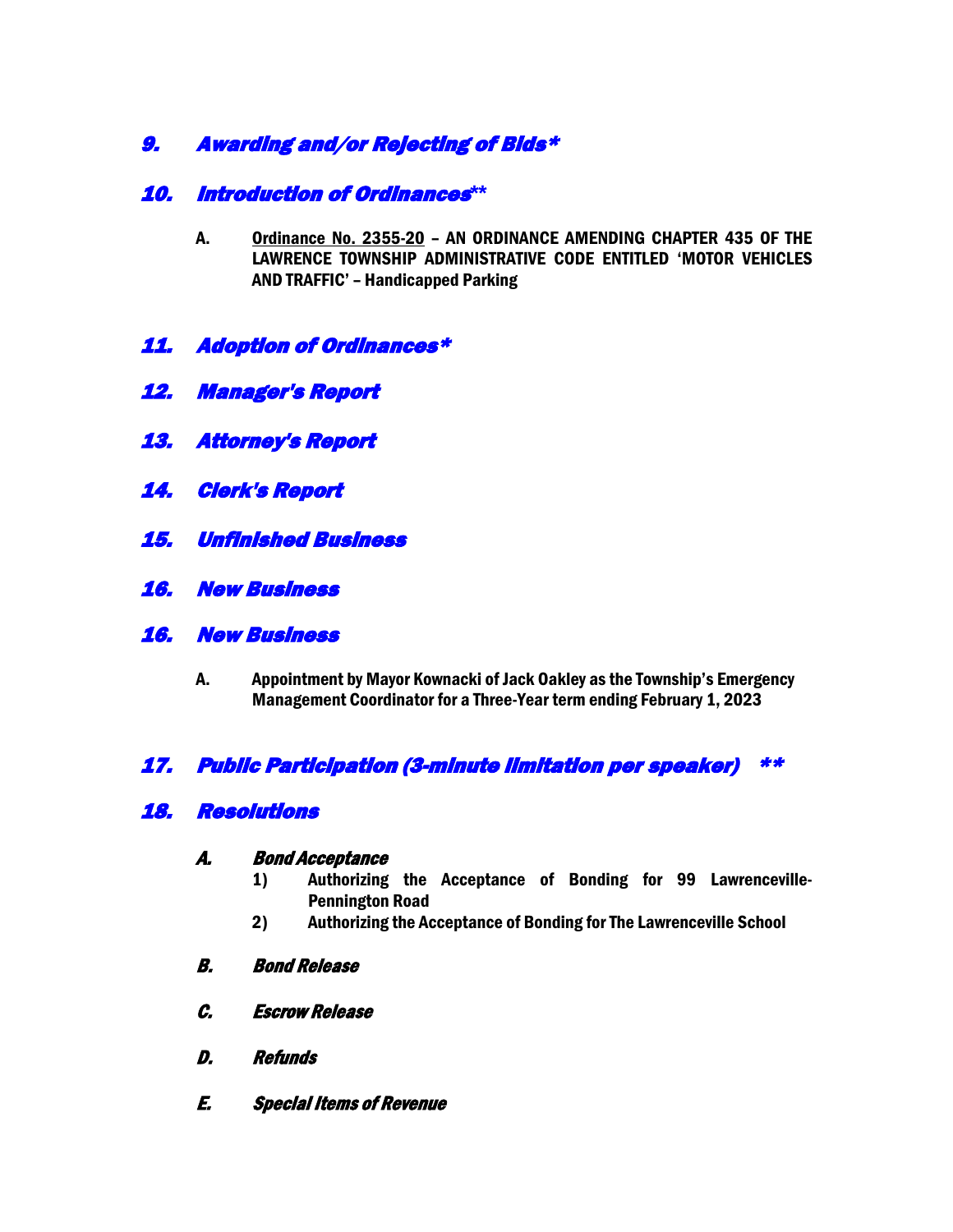### F. Professional Services Agreements

- 1) Authorizing a Professional Services Agreement for Inspection Services for Planning Board and Zoning Board for Miscellaneous Engineering **Projects**
- 2) Authorizing a Professional Services Agreement for Pediatric Services
- 3) Authorizing an Amendment to the Professional Services Agreement for Special Counsel for Union Labor Negotiations

### G. Grants

#### H. Miscellaneous

- 1) Authorizing a Closed Session of Council Immediately Following the Regular Meeting to Discuss Personnel Matters
- 2) Authorizing the Transfer of ABC License No. 1107-44-002-007 from Benel, Inc. to LLK Liquors, LLC
- 3) Authorizing an Extension of Contract for Trash and Organic Waste Collection
- 4) Authorizing Extension of the 2020 Municipal Budget Introduction and Adoption Dates
- 5) Authorizing the Sale of Public Property

#### I. State Contract Purchases

- 1) Authorizing the Purchase Use of GovDeals, Inc. for Internet Auction **Services**
- 2) Authorizing the Use of HVAC Refrigeration and Boiler Services
- 3) Authorizing the Purchase of Stationary and Office Supplies
- 4) Authorizing the Purchase of Radios, Pagers and Services
- 5) Authorizing the Purchase of Gasoline and Diesel Fuel
- 6) Authorizing the Purchase of Computer Equipment
- 7) Authorizing the Purchase of Auto, Truck & Equipment Parts and **Accessories**

## 19. Authorizing Appointments to Boards and Committees

### 20. Council Initiatives & Liaison Reports

- 21. Written Communications
- 22. Executive Session (if authorized)